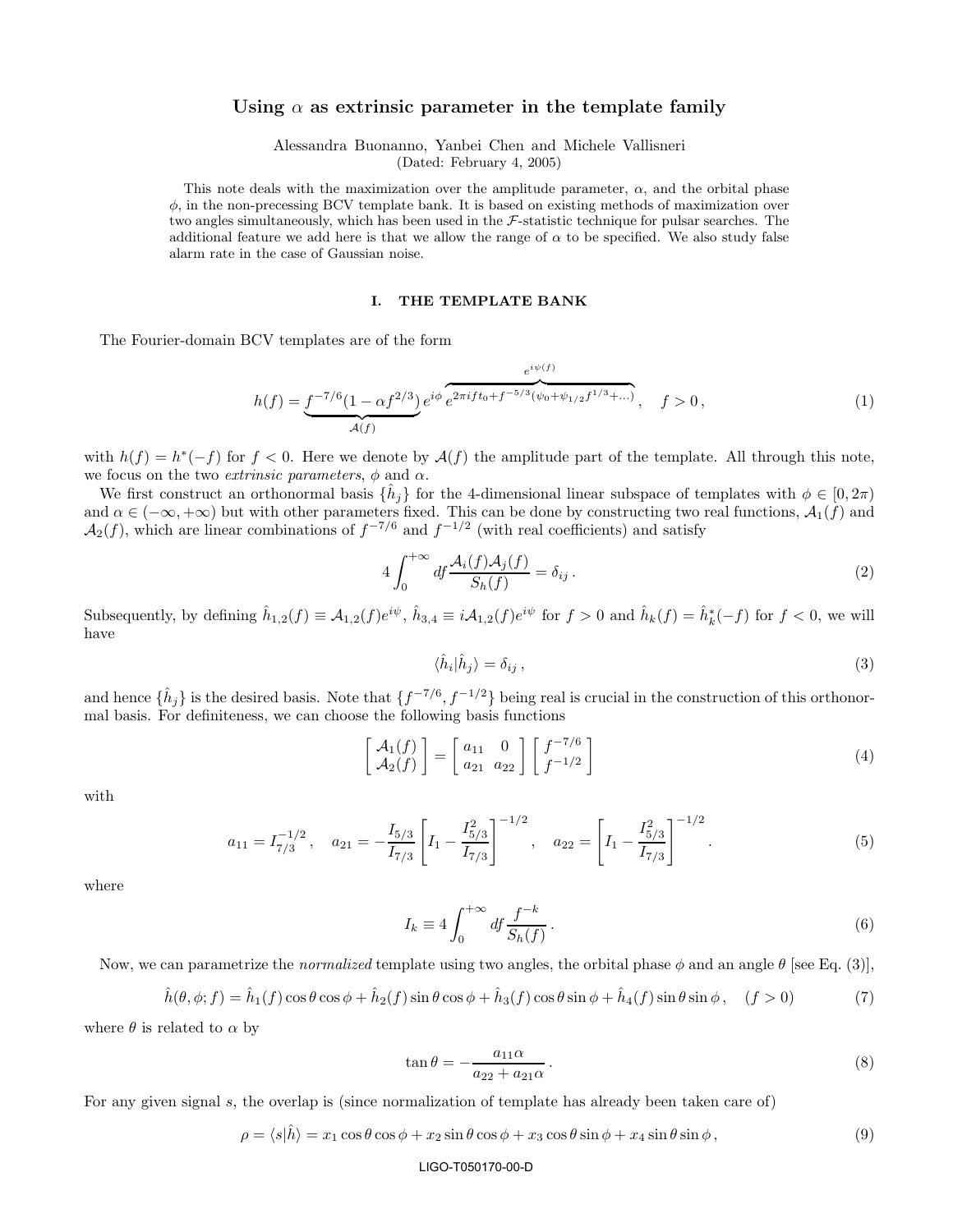

FIG. 1: The angular interval  $|\mathcal{D}|$  as functions of  $f_{\text{cut}}$ , for S2 and design-goal noise curves, see Eq. (10).

where  $x_k \equiv \langle s|\hat{h}_k\rangle, k = 1, 2, 3, 4$ , are the only four overlaps we need to compute.

Since  $\phi$  is intended for the orbital phase, we must search over the entire  $[0, 2\pi)$ , while  $\theta$  does not need to go through the entire range of  $[0, \pi)$ , instead, since we have an initial constraint on  $\alpha$ , namely  $0 < \alpha < f_{\text{cut}}^{-2/3}$ ,  $\theta$  will be restricted inside an interval, given by Eq.  $(8)$ , which we denote by D. We now argue that the length  $|\mathcal{D}|$  of this interval must be smaller than  $\pi/2$ . Imagine that we continuously increase  $\alpha$  from 0 to  $f_{\text{cut}}^{-2/3}$ , the representation of the template amplitude  $\mathcal{A}(f)$  in the  $\mathcal{A}_{1,2}$  space will then continuously rotate by  $|\mathcal{D}|$  (with its modulus varying continuously). Were the rotation angle in this space to pass through  $\pi/2$ , say at  $\alpha = \alpha_*$ , then we must have a vanishing inner product between  $\mathcal{A}_{\alpha=0}(f)$  and  $\mathcal{A}_{\alpha=\alpha_*}(f)$  — yet this should never happen, because we maintain  $\mathcal{A}_{\alpha}(f) > 0$  all through our range of  $\alpha$ . As a consequence,  $|\mathcal{D}| < \pi/2$ . In Eq. (8), this means the denominator  $a_{22} + a_{21}\alpha$  does not go through 0 when  $\alpha$  varies from 0 to  $f_{\text{cut}}^{-2/3}$ . We then have

$$
\mathcal{D} = \left[ -\arctan \frac{a_{11} f_{\text{cut}}^{2/3}}{a_{22} + a_{21} f_{\text{cut}}^{2/3}}, 0 \right] \subset (-\pi/2, 0]. \tag{10}
$$

In Fig. 1, we plot  $|\mathcal{D}|$  as a function  $f_{\text{cut}}$  ranging from 100 Hz to 2000 Hz, using S2 and design-goal noise curves.

# II. ALGEBRAIC MAXIMIZATION OVER  $\alpha$

Maximizing (9) over  $(\theta, \phi) \in \mathcal{D} \times [0, 2\pi)$ , we have

$$
\rho_{\mathcal{D}} = \max_{\theta \in \mathcal{D}} \left[ (x_1 \cos \theta + x_2 \sin \theta)^2 + (x_3 \cos \theta + x_4 \sin \theta)^2 \right]^{1/2}
$$
  
= 
$$
\max_{\theta \in \mathcal{D}} \frac{1}{\sqrt{2}} \left[ V_0 + V_1 \cos 2\theta + V_2 \sin 2\theta \right]^{1/2},
$$
 (11)

where

$$
V_0 \equiv (x_1^2 + x_2^2 + x_3^2 + x_4^2), \nV_1 \equiv (x_1^2 + x_3^2 - x_2^2 - x_4^2), \nV_2 \equiv (2x_1x_2 + 2x_3x_4).
$$
\n(12)

From Eq. (11), we note that  $\theta \to \theta + \pi$  leaves  $\rho_{\mathcal{D}}$  unchanged, so we only need to work with  $\theta$  in an interval with length  $\pi$ .

The maximization of (11) has a geometrical meaning, and is rather straightforward. Suppose  $\mathcal{D} = [\theta_a, \theta_b], -\pi/2 <$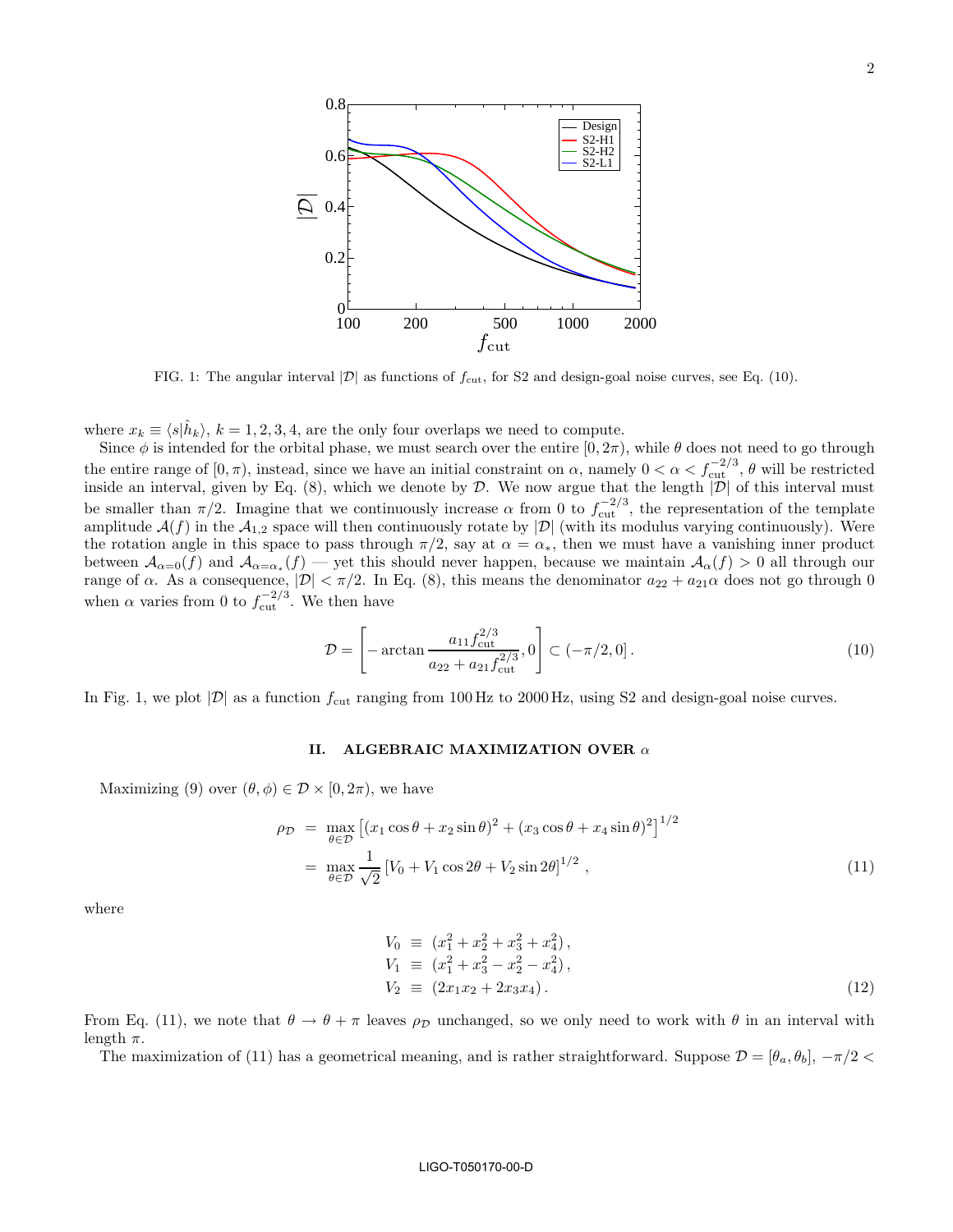$\theta_a < \theta_b \leq \pi/2$ , then

$$
\rho_{\mathcal{D}} = \begin{cases}\n\frac{1}{\sqrt{2}} \left[ V_0 + |\mathbf{V}| \right]^{1/2} & \theta_V \in [2\theta_a, 2\theta_b] \\
\frac{1}{\sqrt{2}} \left[ V_0 + \mathbf{V} \cdot (\cos 2\theta_a, \sin 2\theta_a) \right]^{1/2} & \theta_V \in [\theta_a + \theta_b - \pi, 2\theta_a] \\
\frac{1}{\sqrt{2}} \left[ V_0 + \mathbf{V} \cdot (\cos 2\theta_b, \sin 2\theta_b) \right]^{1/2} & \theta_V \in [2\theta_b, \theta_a + \theta_b + \pi]\n\end{cases} \tag{13}
$$

where have defined

$$
\mathbf{V} \equiv (V_1, V_2), \quad \theta_V \equiv \arg(V_1 + i V_2). \tag{14}
$$

In the special (but nonphysical) case of unconstrained  $\alpha$ , we have  $\mathcal{D} = (-\pi/2, \pi/2]$ , and Eq. (13) always takes the first case:

$$
\rho_{[0,\pi)} = \frac{1}{\sqrt{2}} \left[ V_0 + |\mathbf{V}| \right]^{1/2} . \tag{15}
$$

# III. FALSE ALARM PROBABILITY

In order to estimate the false-alarm probability due to this search, suppose there is only Gaussian noise in s, then  $x_1, x_2, x_3, x_4$  are independent Gaussian random variables with zero mean and unit variance. The false alarm probability, with a threshold  $\rho_*,$  can be written as the following:

$$
\mathcal{F}(\rho_*) = P\left[V_0 + \max_{\theta \in \mathcal{D}} (V_1 \cos 2\theta + V_2 \sin 2\theta) > 2\rho_*^2\right]
$$
  
\n
$$
= P\left[V_0 + |\mathbf{V}| > 2\rho_*^2, \ \theta_V \in [2\theta_a, 2\theta_b]\right]
$$
  
\n
$$
+ P\left[V_0 + |\mathbf{V}| \cos(\theta_V - 2\theta_a) > 2\rho_*^2, \ \theta_V \in [\theta_a + \theta_b - \pi, 2\theta_a]\right]
$$
  
\n
$$
+ P\left[V_0 + |\mathbf{V}| \cos(\theta_V - 2\theta_b) > 2\rho_*^2, \ \theta_V \in (2\theta_b, \theta_a + \theta_b + \pi)\right].
$$
\n(16)

From Appendix A, we know that  $\theta_V$  is statistically independent from both  $V_0$  and  $|V|$ , and is uniformly distributed over  $[0, 2\pi)$ , so

$$
P\Big[V_0 + |\mathbf{V}| > 2\rho_*^2, \ \theta_V \in [2\theta_a, 2\theta_b]\Big] = \frac{\theta_b - \theta_a}{\pi} P\Big[V_0 + |\mathbf{V}| > 2\rho_*^2\Big] = \frac{|\mathcal{D}|}{\pi} e^{-\rho_*^2/2} \left[\sqrt{\frac{\pi}{2}} \rho_* \operatorname{erf}\left[\frac{\rho_*}{\sqrt{2}}\right] + e^{-\rho_*^2/2}\right].\tag{17}
$$

[See Appendix B for detailed calculations.] Using results in Appendix A, we can combine the last two lines of Eq. (16) into

$$
P[V_0 + |\mathbf{V}| \cos \theta_V > 2\rho_*^2, \ \theta_V \in [-\pi - \theta_a + \theta_b, \pi + \theta_a - \theta_b)]\big]. \tag{18}
$$

[In particular, we apply sample-space transformations  $T_{\theta_a}$  and  $T_{\theta_b}$ , respectively, for these two terms, and then use Eqs. (A7), (A8) and (A4).] We have not been able to integrate this analytically, and we give an upper bound here,

$$
P\Big[V_0 + |\mathbf{V}| \cos \theta_V > 2\rho_*^2, \ \theta_V \in [-\pi - \theta_a + \theta_b, \pi + \theta_a - \theta_b)]\Big] < P\Big[V_0 + |\mathbf{V}| \cos \theta_V > 2\rho_*^2\Big] = e^{-\rho_*^2/2},\tag{19}
$$

and we can write

$$
P[V_0 + |\mathbf{V}| \cos \theta_V > 2\rho_*^2, \ \theta_V \in [-\pi - \theta_a + \theta_b, \pi + \theta_a - \theta_b)] = [1 - \epsilon(\rho_*, \theta_b - \theta_a)]e^{-\rho_*^2/2},\tag{20}
$$

where  $\epsilon(\rho_*, \theta_b - \theta_a) > 0$  is a correction factor. As we shall see in Appendix C, this correction will always be negligible  $( ≤ 10<sup>-6</sup>)$  for all cases of our interest, with  $ρ_* > 5$  and  $θ_b − θ_a < π/2$ . Summarizing Eqs. (17) and (20), we have

$$
\mathcal{F}(\rho_*) = [1 - \epsilon(\rho_*, \theta_b - \theta_a)]e^{-\rho_*^2/2} + \frac{|\mathcal{D}|}{\pi}e^{-\rho_*^2/2} \left[ \sqrt{\frac{\pi}{2}} \rho_* \operatorname{erf} \left[ \frac{\rho_*}{\sqrt{2}} \right] + e^{-\rho_*^2/2} \right] \approx e^{-\rho_*^2/2} \left[ 1 + \frac{|\mathcal{D}|}{\pi} \sqrt{\frac{\pi}{2}} \rho_* \right], \qquad (\rho_* > 5, \theta_b - \theta_a < \pi/2).
$$
\n(21)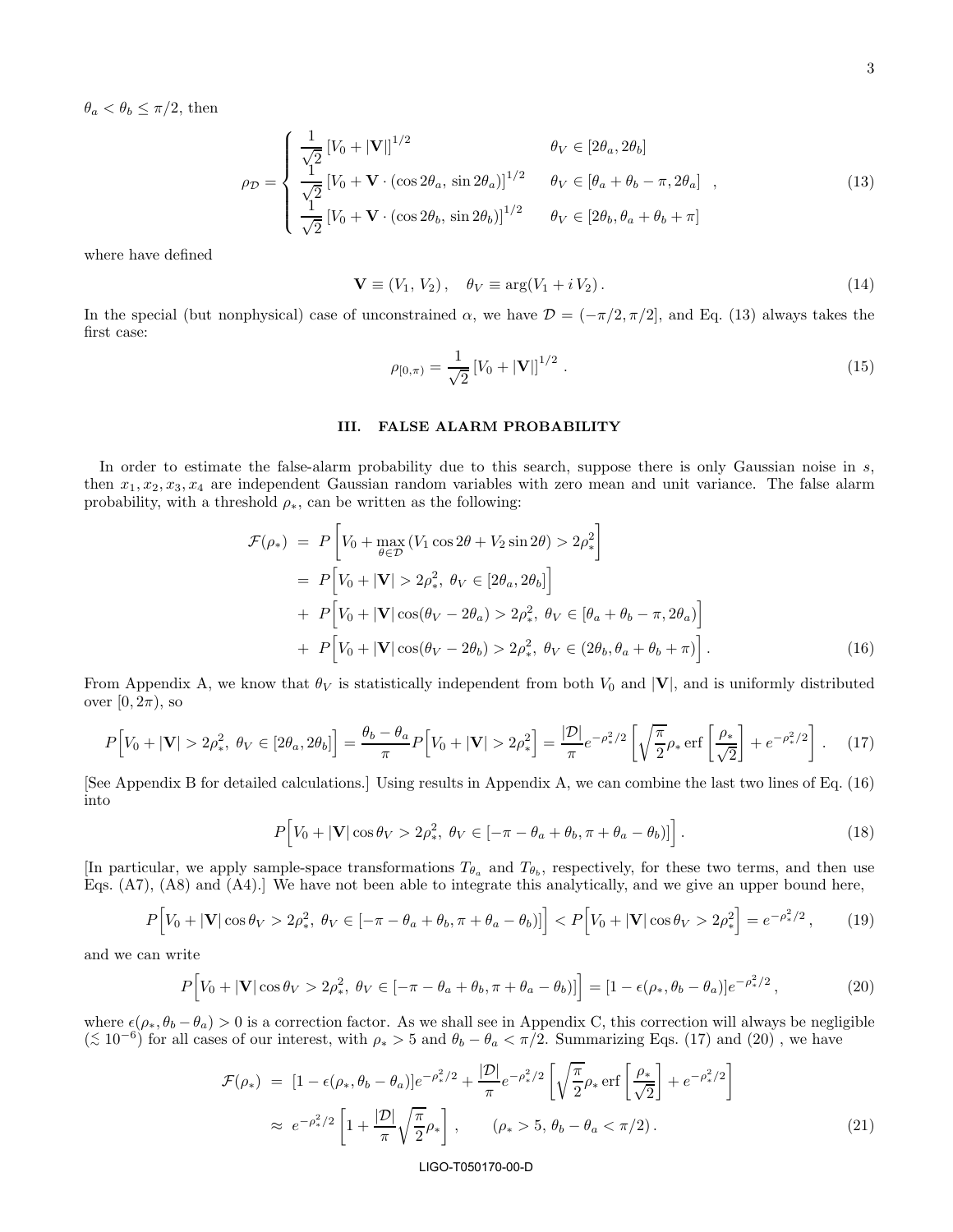Here the first term correspond to the false-alarm probability with only maximization over orbital phase, the second term comes from  $\alpha$  maximization. Again, the approximate result in Eq. (21) will have relative error less than the order of  $10^{-6}$ .

As comparisons, we are also interested in the false-alarm probability with uncontrainted  $\alpha$ , which can be readily obtained from Eq. (17) by setting  $|\mathcal{D}| = \pi$ . Now we can put together false-alarm probabilities with unmaximized  $\alpha$ , physically constrained  $\alpha$  [see Eq. (10) and Fig. 1], and unconstrained  $\alpha$  (assuming  $\rho_* > 5$ ):

$$
\mathcal{F}(\rho_*) = e^{-\rho_*^2/2} \cdot \begin{cases} 1 & \text{unmaximized, } |\mathcal{D}| = 0 \\ 1 + \frac{|\mathcal{D}|}{\pi} \sqrt{\frac{\pi}{2}} \rho_* & \text{physically constrained } \alpha, 0 < |\mathcal{D}| < \pi/2 \\ \sqrt{\frac{\pi}{2}} \rho_* & \text{unconstrained } \alpha, |\mathcal{D}| = \pi \end{cases}
$$
(22)

Suppose a threshold of  $\rho_*^{(0)} = 8.1$  is needed before  $\alpha$  is introduced, in order to achieve a certain single-template (i.e., for a single set of intrinsic parameters  $\psi_{0,1/2,...}$  and arrival time  $t_0$ ) false-alarm probability,  $P^{(0)}$ . Now suppose we search through  $\alpha$  in a physical range of  $|\mathcal{D}| = 0.7$  [see Fig. 1]. Were the threshold to remain the same  $[\rho_*^{(0)}]$ 8.1], then adding templates (with non-zero  $\alpha$ ) would give a higher single-template false-alarm probability, 3.26  $P^{(0)}$ . [Alternatively, one could also regard the constrained search over  $\alpha$  as effectively placing 2.26 *extra* independent templates along the  $\alpha$  direction.] In order to drive the single-template false-alarm probability back to  $P^{(0)}$ ,  $\rho_*$  has to be increased by 1.8%. As a consequence, a 1.8% increase in overlap is required to such a constrained  $\alpha$  search. For comparison, an *unconstrained*  $\alpha$  search with the same threshold  $[\rho_*^{(0)} = 8.1]$  will yield a single-template false-alarm probability of  $10.2P^{(0)}$ , and would require a threshold increase of  $3.5\%$  to drive it back.

# APPENDIX A: STATISTICAL INDEPENDENCE BETWEEN  $\{V_0, |\mathbf{V}|\}$  and  $\theta_V$

Here we show that  $\theta_V$  is statistically independent with the set  $\{V_0, |\mathbf{V}|\}$ , and that  $\theta_V$  is distributed uniformly. We denote

$$
(x_1, x_2) \equiv r_A(\cos \theta_A, \sin \theta_A), \quad (x_3, x_4) = r_B(\cos \theta_B, \sin \theta_B), \tag{A1}
$$

with  $0 \le \theta_A, \theta_B < 2\pi$ . It is easy to show that the random variables  $\{r_A, r_B, \theta_A, \theta_B\}$  are mutually independent, and that  $\theta_A$  and  $\theta_B$  are uniformly distributed over [0, 2 $\pi$ ). For any set S, we have

$$
P[S] = \int_{S} p_{r_A r_B \theta_A \theta_B}(r_A, r_B, \theta_A, \theta_B) dr_A dr_B d\theta_A d\theta_B
$$
  
= 
$$
\int_{S} p_{r_A}(r_A) p_{r_B}(r_B) dr_A dr_B d\theta_A d\theta_B,
$$
 (A2)

due to the independence between  $\{r_A, r_B, \theta_A, \theta_B\}$  and the uniformity of distributions of  $\theta_A$  and  $\theta_B$ . We can apply a one-to-one smooth coordinate transformation,

$$
\mathcal{T}_{\delta}: \theta_{A,B} \to \theta_{A,B} + \delta \,, \tag{A3}
$$

in the last integral of Eq. (A2) and obtain, by noting that the Jacobian of  $\mathcal{T}_{\delta}$  is identity, and that the probability density does not depend on  $\theta_{A,B}$ :

$$
P[S] = \int_{\mathcal{T}_{\delta}(S)} p_{r_A}(r_A) p_{r_B}(r_B) dr_A dr_B d\theta_A d\theta_B = P[\mathcal{T}_{\delta}(S)]. \tag{A4}
$$

where  $\mathcal{T}_{\delta}$  is the image of S under  $\mathcal{T}_{\delta}$ .

We can express  $V_0$ , **V**, and **V** in terms of  $\{r_A, r_B, \theta_A, \theta_B\}$ ,

$$
V_0 = r_A^2 + r_B^2,
$$
\n(A5)

$$
\mathbf{V} = (r_A^2 \ r_B^2) \begin{pmatrix} \cos 2\theta_A & \sin 2\theta_A \\ \cos 2\theta_B & \sin 2\theta_B \end{pmatrix}, \quad |\mathbf{V}| = \sqrt{r_A^4 + r_B^4 + 2r_A^2 r_B^2 \cos(2\theta_A - 2\theta_B)}.
$$
 (A6)

and it is easy to verify that

$$
\mathcal{T}(V_0) = V_0, \quad \mathcal{T}_{\delta}(\mathbf{V}) = \mathbf{V} \begin{pmatrix} \cos 2\delta & \sin 2\delta \\ -\sin 2\delta & \cos 2\delta \end{pmatrix}, \tag{A7}
$$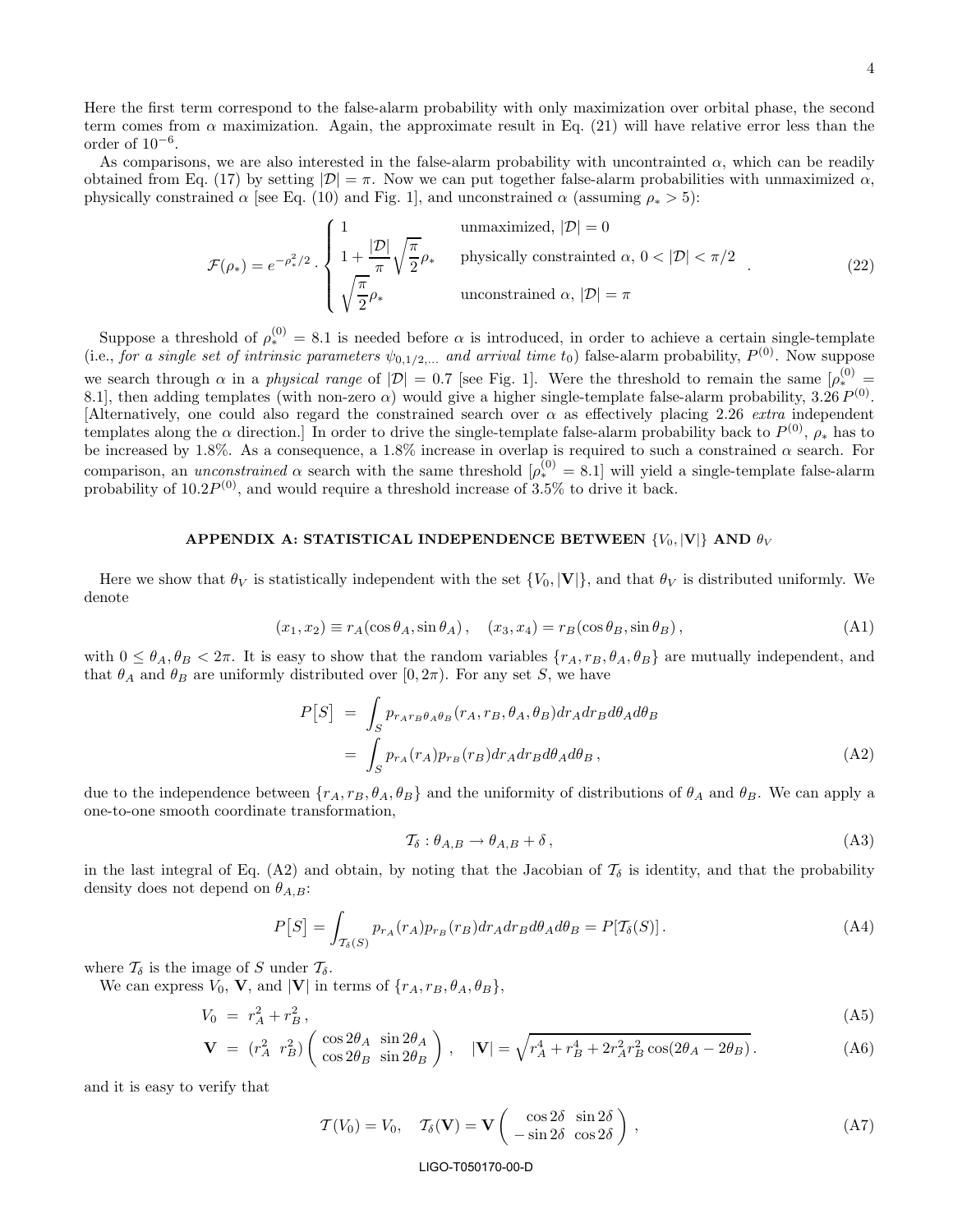and that

$$
\mathcal{T}_{\delta}(|\mathbf{V}|) = |\mathbf{V}|, \quad \mathcal{T}_{\delta}(\theta_V) = \theta_V + 2\delta. \tag{A8}
$$

In order to prove independence of  $\theta_V$  from  $\{V_0, |\mathbf{V}|\}$ , the set of our interest is

$$
S \equiv \{ V_0 \in S_A, |\mathbf{V}| \in S_B, \, \theta_V \in [\alpha, \beta) \} \,.
$$
 (A9)

From Eqs.  $(A7)$  and  $(A8)$ ,

$$
\mathcal{T}_{\delta}(S) = \{ V_0 \in S_A, |\mathbf{V}| \in S_B, \theta_V \in [\alpha - 2\delta, \beta - 2\delta) \},\tag{A10}
$$

so from Eq. (A4), we have

$$
P[V_0 \in S_A, |\mathbf{V}| \in S_B, \theta_V \in [\alpha, \beta)] = P[V_0 \in S_A, |\mathbf{V}| \in S_B, \theta_V \in [\alpha - 2\delta, \beta - 2\delta)], \quad \forall \alpha, \beta, \delta,
$$
 (A11)

which leads to

$$
P[V_0 \in S_A, |\mathbf{V}| \in S_B, \theta_V \in [\alpha, \beta)] = P[\theta_V \in [\alpha, \beta)] P[V_0 \in S_A, |\mathbf{V}| \in S_B] = \frac{\beta - \alpha}{2\pi} P[V_0 \in S_A, |\mathbf{V}| \in S_B], \quad (A12)
$$

and hence the independence of  $\theta_V$  from  $\{V_0, |\mathbf{V}|\}.$ 

# APPENDIX B: DISTRIBUTION FUNCTIONS OF  $V_0 + |\mathbf{V}|$  AND  $V_0 + |\mathbf{V}| \cos \theta_V$

In order to calculate the probability density of  $V_0 + |\mathbf{V}|$ , we write

$$
x_{1,4} = \frac{y_1 \pm y_2}{\sqrt{2}}, \quad x_{2,3} = \frac{y_3 \pm y_4}{\sqrt{2}}, \tag{B1}
$$

and

$$
A \equiv \sqrt{y_1^2 + y_4^2}, \quad B \equiv \sqrt{y_2^2 + y_3^2}, \quad V_0 + |\mathbf{V}| = (A + B)^2.
$$
 (B2)

This means

$$
P[V_0 + |\mathbf{V}| > 2\rho_*^2] = P\left[A + B > \sqrt{2}\rho_*\right].
$$
\n(B3)

For  $A$  and  $B$ , we have the joint probability density of

$$
p_{AB}(A,B) = AB \exp\left(-\frac{A^2 + B^2}{2}\right), \quad A, B \ge 0.
$$
 (B4)

From this, we deduce

$$
P[V_0 + |\mathbf{V}| > 2\rho_*^2] = e^{-\rho_*^2/2} \left[ \sqrt{\frac{\pi}{2}} \rho \operatorname{erf} \left[ \frac{\rho}{\sqrt{2}} \right] + e^{-\rho_*^2/2} \right].
$$
 (B5)

On the other hand, because  $V_0 + |\mathbf{V}| \cos \theta_V = V_0 + V_1 = 2x_1^2 + 2x_3^2$ , it is obvious that

$$
P[V_0 + |\mathbf{V}| \cos \theta_V > 2\rho_*^2] = P[x_1^2 + x_3^2 > \rho_*^2] = e^{-\rho_*^2/2}.
$$
 (B6)

# APPENDIX C: FULL CALCULATION OF THE PROBABILITY (18)

From Eqs. (B2) and (B4), it is straightforward to obtain the joint probability density of  $\{V_0, |\mathbf{V}|\}$ :

$$
p_{\{V_0, |\mathbf{V}|\}}(x, y) = \frac{ye^{-x/2}}{4\sqrt{x^2 - y^2}}, \quad x > y > 0.
$$
 (C1)